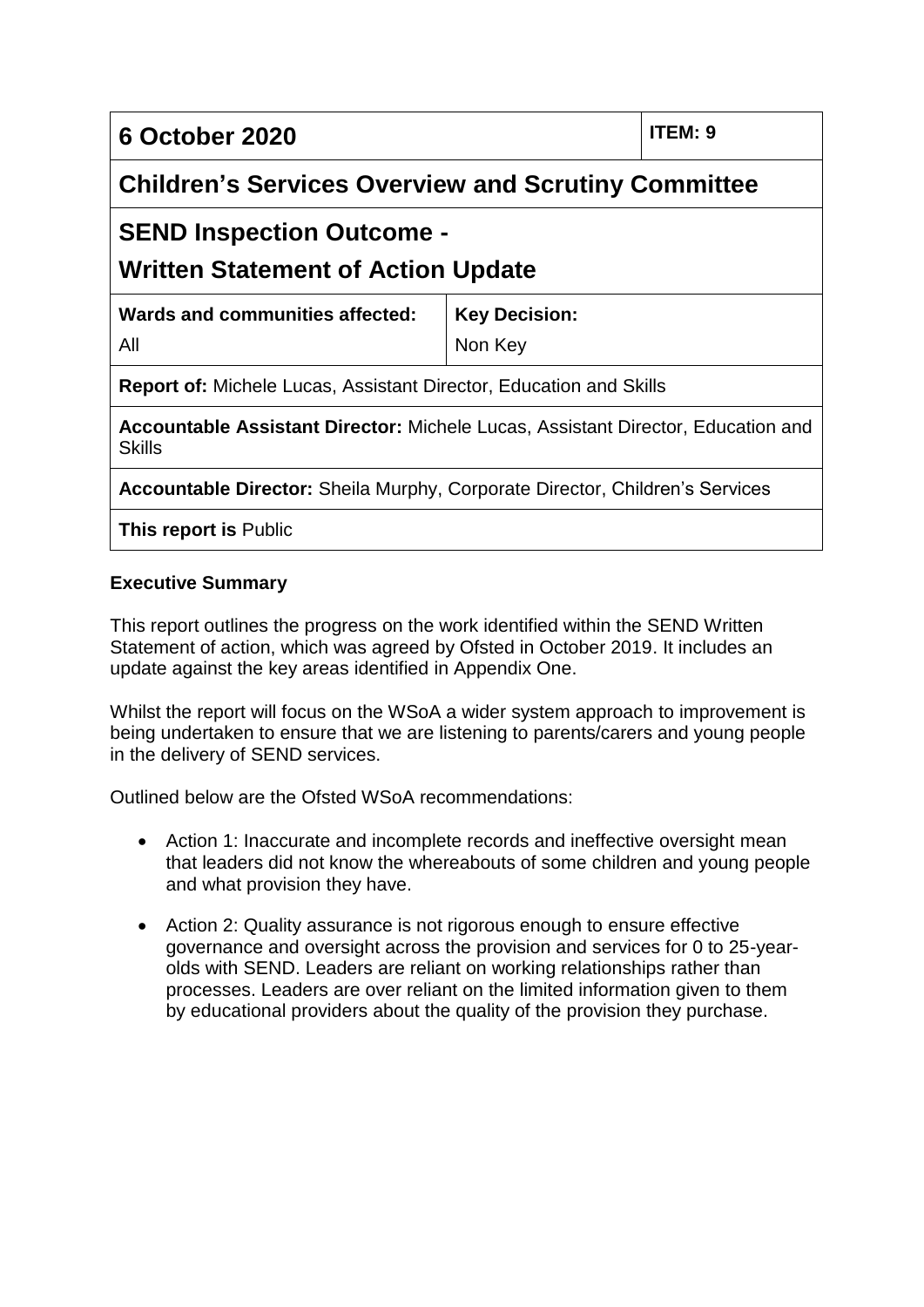- Action 3, is about the quality of EHCP's and Annual Reviews and is broken down into the following strands:
	- o Strand 1: EHC plans and the annual review process are of poor quality. The local authority has no system in place to make sure that relevant professionals and services are notified when EHC plans need reviewing or updating.
	- o Strand 2: Professionals are not routinely informed of requests to submit written information within specified timescales.
	- o Strand 3: Too often, EHC plans are out of date and do not accurately reflect the needs or views of children and young people, or the views of the families.
	- o Strand 4: The information from EHC plans and annual reviews is not used to inform the commissioning of services, particularly, but not exclusively, for young people between the ages of 19 and 25 years.

#### **1. Recommendation**

#### **1.1 O&S to scrutinise the work that has been undertaken during this period and offer challenge and support.**

#### **2. Introduction and Background**

- 2.1 This report builds on the work that has been presented to O&S in previous committee meetings. Detailed progress against the WSoA's action plan is provided in Appendix One.
- 2.2 The SEND Improvement Board, chaired by the Portfolio Holder for Education is overseeing both the WSoA and the wider issues identified within the inspection outcome letter. The SEND Operational Group provides regular updates to the SEND Improvement board which in turn reports back to Children's Overview & Scrutiny.
- 2.3 A number of actions in the WSoA were impacted by COVID-19 and a revised timeline plan, with revised dates, was taken to SEND Improvement board by the SEND Operational Group. The revised dates were agreed by the SEND Improvement Board and are reported on in the WSoA plan at Appendix One.
- 2.4 Ofsted have begun a limited SEND inspection programme between September 2020 and March 2021. These short inspections are focussed on safeguarding and work during COVID in SEND and do not include the full inspection framework. It is not known when we will receive a SEND Inspection visit to reassess against the WSoA, however, it is likely to be within the next year.

#### **3. Issues, Options and Analysis of Options**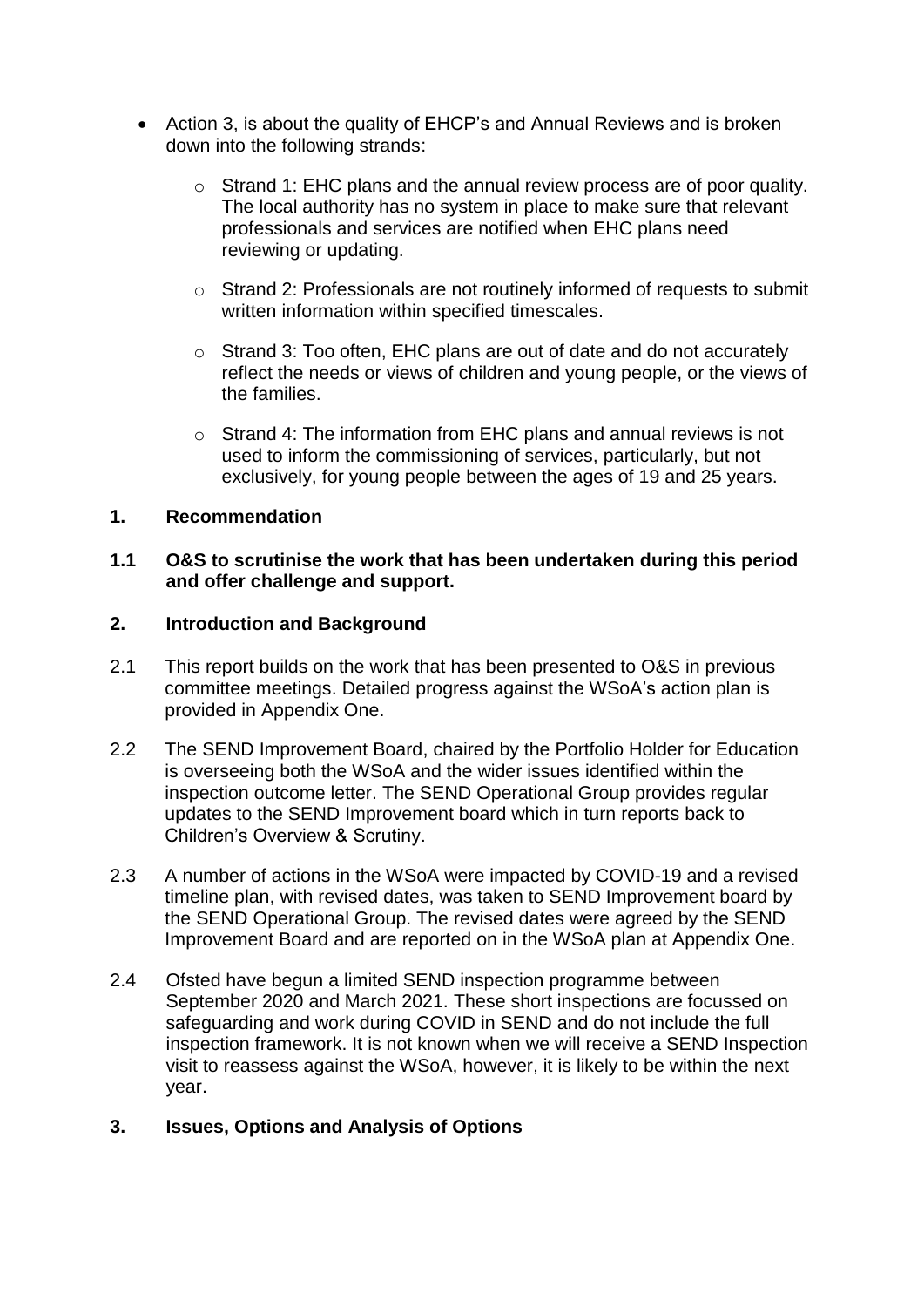3.1 The Council has a statutory duty to support SEND children and young people and as such we are working on ensuring that a whole system approach is taken to ensure smooth transition pathways.

Appendix One gives an update around the key objectives within the WSoA, including the impact of the work and progress against those actions.

Outlined below are the areas that are not within the agreed timescales on the WSoA and the mitigation that has been put in place to address this:-

Work around participation and engagement has been challenging due to a number of reasons, these include; COVID 19 and the recent decision by CaPa to dissolve the parent partnership. We are working closely with Contact the national infrastructure organisation for parent participation, to support the development of a new parent/carer forum. The regional DfE lead who sits on the SEND Improvement Board, has confirmed that the development of a new parent/carer forum can take time – recognising this we have introduced some engagement activities whilst a new forum is formed, an example is given below:-

 We have continued to work closely with parents around our preparing for adulthood strategy and this group have informed some of the work we have committed to around transition into adult services. To support this work we have met with parents and carers which included adult social care and health colleagues. Parents identified a range of opportunities and these are being integrated into our communication & engagement strategy. Parents have volunteered to support with individual areas eg the refresh of the local offer

The Annual Review Process – this still remains a risk as we are dealing with historical backlogs in the system. Additional capacity has been introduced and the senior management team receive a weekly report of progress; this addresses the area of weakness around senior management oversight. The systems integration will support this work and the increase in capacity across the team will see this risk reducing.

The quality of ECHP's - we have introduced a quality assurance framework but this needs time to embed – audits are taking place and a report will be going to the November SEND Improvement Board which will outline the findings from the audit, including the learning undertaken as a result of the audits.

#### **4. Reason for Recommendation**

4.1 Children's Overview and Scrutiny have a clear and accountable governance and responsibility around supporting children with additional needs – the standing agenda item will enable committee members to be reassured of the progress and provide scrutiny in ensuring we are meeting the objectives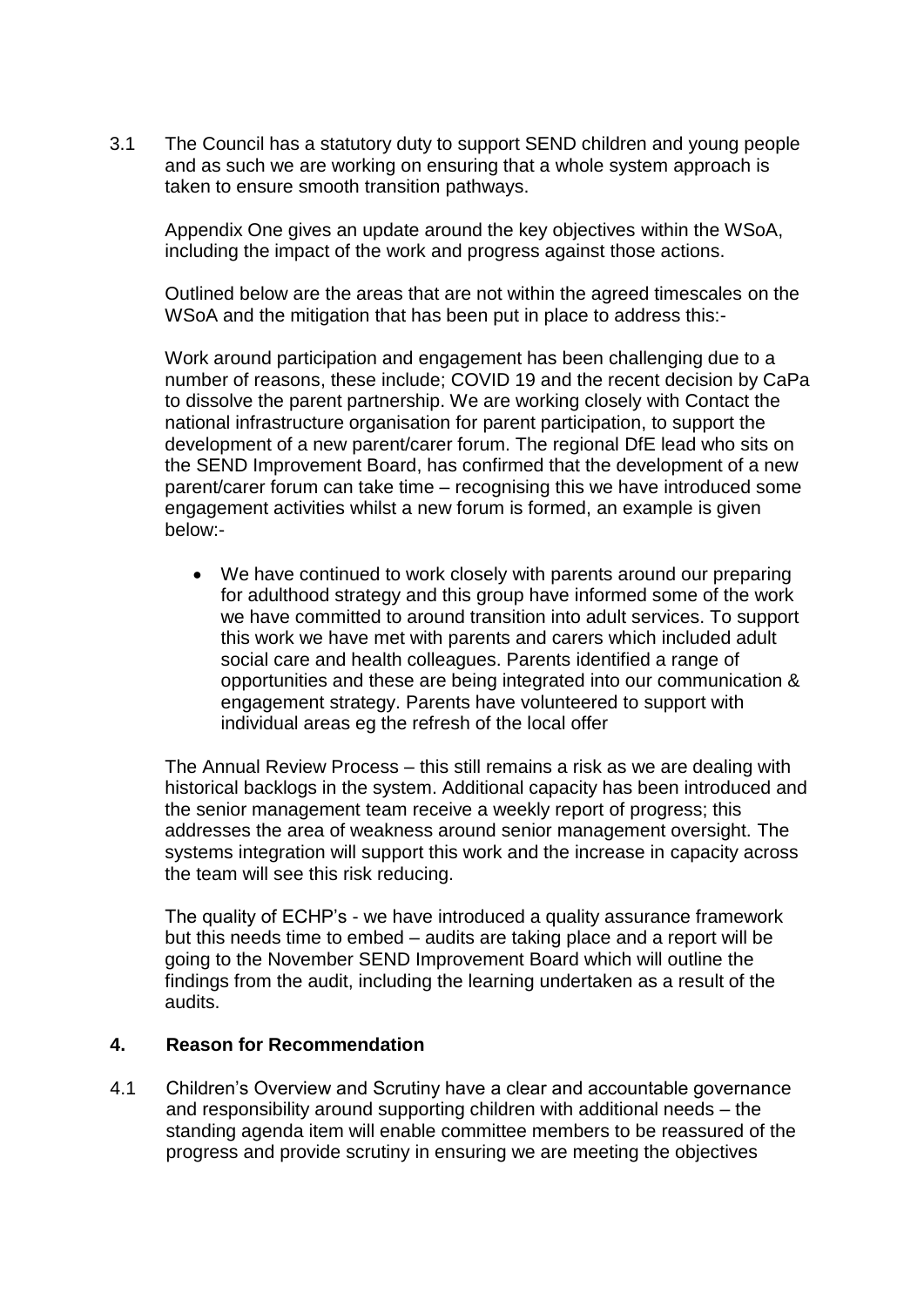outlined in the WSOA. We would ask committee member to consider how they would like us report back on progress.

#### **5. CONSULTATION (including Overview and Scrutiny, if applicable)**

5.1 Children's Services Overview and Scrutiny Committee

#### **6. IMPACT ON CORPORATE POLICIES, PRIORITIES, PERFORMANCE AND COMMUNITY IMPACT**

6.1 This report contributes to the following corporate priorities:

Create a great place for learning and opportunity

#### **7. IMPLICATIONS**

#### 7.1 **Financial**

Implications verified by: **David May** 

# **Strategic Lead Finance**

Additional resources have been identified to ensure that we implement the change programme that is being developed to support children with special needs. This will be monitored alongside the written statement of action to ensure that they have been targeted in the appropriate place to see improved outcomes for children and young people.

In addition, the Dedicated Schools Grant has prioritised resources to support the improvement plan and respond to the increase demand in EHCP.

#### 7.2 **Legal**

Implications verified by: **Judith Knight**

#### **Interim Deputy Head of Legal (Social care and Education)**

The Council is subject to various duties under the Children and Families Act 2014 in relation to children with special educational needs. These duties are set out in more detail in The Special Educational Needs and Disability Regulations 2014 SI 2014/1530. The regulations set out various timescales for particular steps such as decisions to make and review EHC plans.

### 7.3 **Diversity and Equality**

Implications verified by: **Becky Lee** 

**Team Manager – Community Development and Equalities**